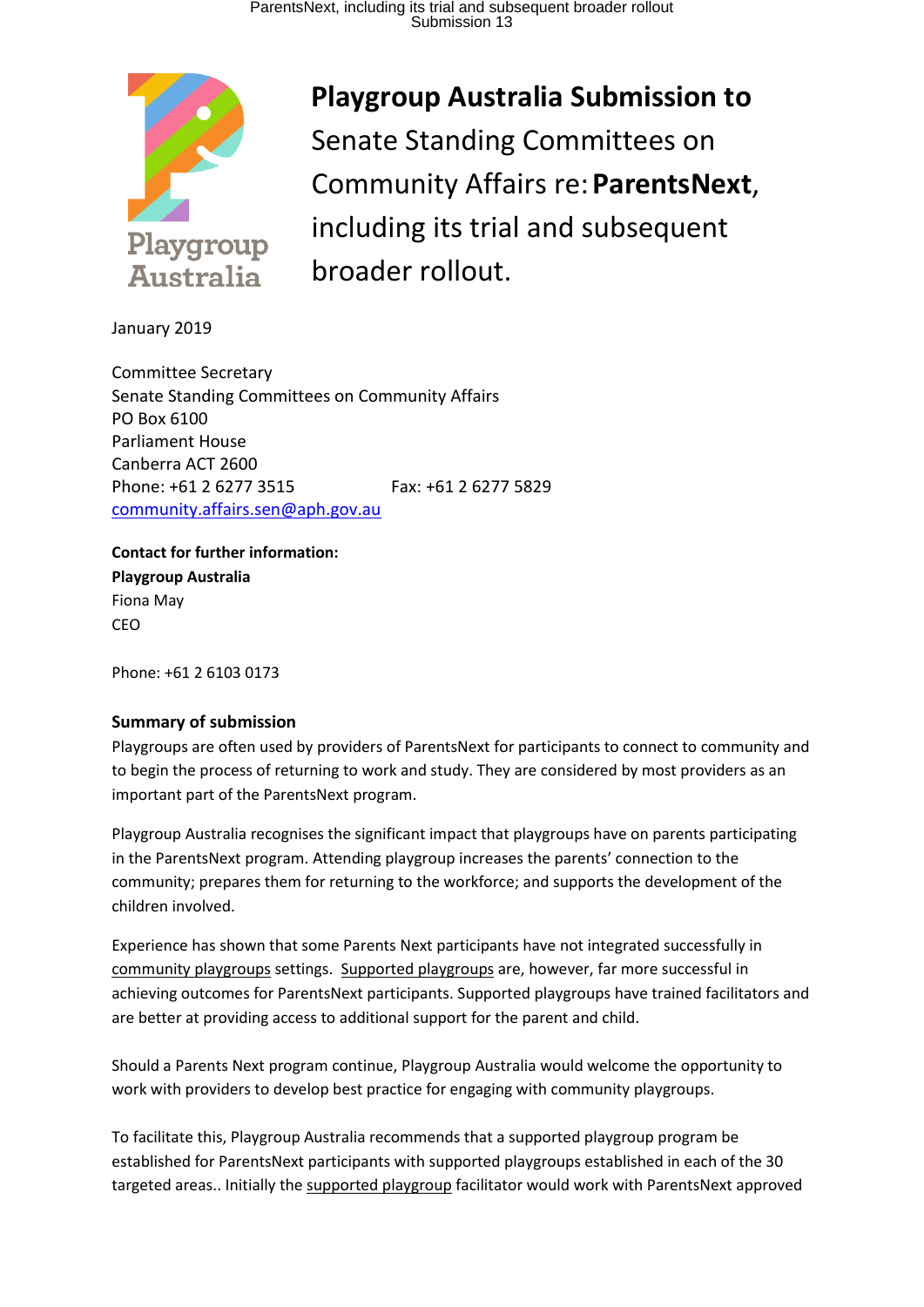providers to ensure that the parents within that community area would receive the appropriate support and service connections.

Playgroup Australia shares wider community concerns about the inappropriateness of mandating community participation to achieve work readiness outcomes and the concern that the Parents Next program is contrary to the Human Rights of both parents and children.

#### **About Playgroup Australia**

Playgroup Australia is the peak body representing and supporting state and territory playgroup organisations (STOs) and community playgroups across Australia. With approximately 110,000 member families, the Playgroup Australia network is one of Australia's largest civil society movements. Playgroup brings together children and their caregivers to play with and support each other. It enables local connections between families which support child development, parent to parent support and community cohesion and development.

The playgroup movement has been providing and supporting playgroups for more than 45 years through volunteers and the outreach work of each STO in ensuring that all families with young children in Australia have access to quality playgroups.

#### **Key Facts**

- Children who attend playgroups are half as likely to have developmental vulnerabilities when they start primary school.<sup>1</sup>
- Over 20% of the most hard-to-reach groups of children, indigenous children and children with a language other than English, attend playgroups.<sup>2</sup>
- Children under 3 learn through play. Playgroups are the only community platform that provides this.
- The benefits of playgroups are seen in all domains of child development: physical, social, emotional, language and cognitive development and communication.
- Current funding provided by DSS equates to around \$22 per participant per year or less than 50 cents per week per participant.

# **Playgroups are important to families and communities**

Playgroups provide support for parents and carers as well as for young children. Playgroups also bring parents together within communities to form support networks. They also expose many young parents to the concept of volunteerism and often provide a stepping stone to other volunteering and community engagement.

Several research studies have shown and continue to explore the benefits of children under three learning through play and through relationships with their families and friends<sup>3</sup>. Through playgroups, young children begin their learning through play. They interact with other children and have time

**<sup>.</sup>**  $^{1}$  Gregory, T et al, (2016) It takes a village to raise a child: The influence and impact of playgroups across Australia

 $^{2}$  Gregory, T et al, (2016) It takes a village to raise a child: The influence and impact of playgroups across Australia.

<sup>&</sup>lt;sup>3</sup> Wood 2013: Roberts 2012: Jackson 2009: Partnerships Division Department of Education and Early Childhood Development Victoria 2012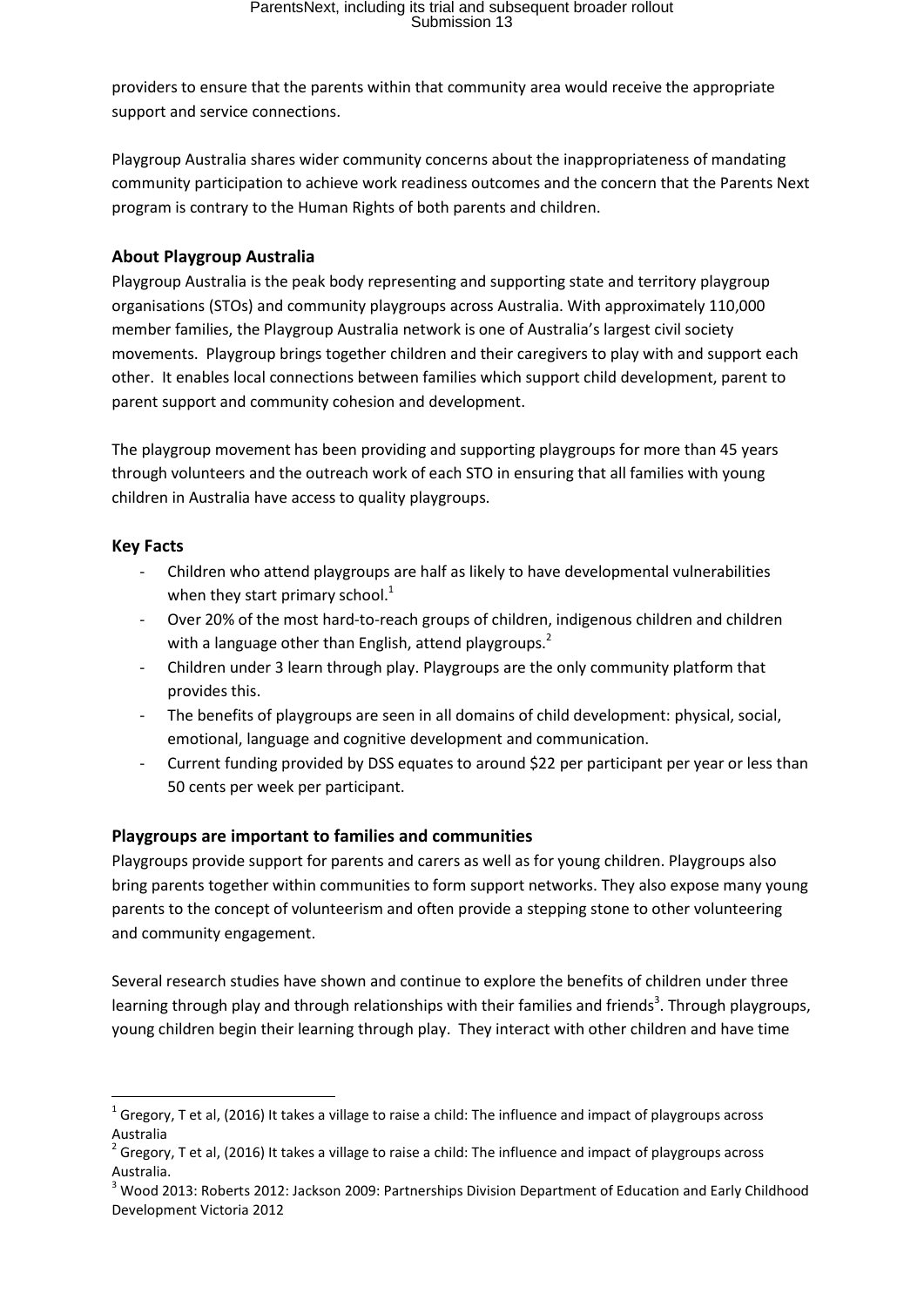# ParentsNext, including its trial and subsequent broader rollout Submission 13

playing with their parents - who become their first teachers. Research shows this is a huge benefit for all children, but especially for children from disadvantaged backgrounds.

Data collected during the 2012 Australian Early Development Census shows us that "*children who attend playgroups are half as likely to have developmental vulnerabilities when they start primary school*". 4

The census also showed that the benefits of playgroups are seen in all domains of child development: physical, social, emotional, language and cognitive, and communication. There has been significant research to show evidence on the critical role of the home-learning environment for children's educational outcomes<sup>5</sup>. This shows that, particularly for vulnerable families, attending playgroups results in higher learning competence and better social and emotional functioning for children<sup>6</sup>.

Furthermore, playgroups are accessible for regional, remote and disadvantaged children. "*Even in the most disadvantaged communities in Australia, one in four children attend playgroups prior to school<sup>7</sup> .*" Between 36% and 41% of children living in major cities, regional areas and remote areas of Australia are able to access playgroups. Community playgroups reach into over 80% of Australian postcodes. In the most socio-economically disadvantaged areas of Australia, 21% of children with a language background other than English and 22% of Indigenous children attend playgroups and reap the developmental rewards that provides.<sup>8</sup>

Playgroups provide support networks for young parents, including that which comes from interaction with other young parents. Some researchers believe that parental role construction is the single most crucial factor in decisions by parents to become engaged in their child's education and learning<sup>9</sup>. Playgroups provide parents with the confidence to be their children's most influential teacher. They gain confidence and perspective from sharing their experiences with others. In addition, they share parenting skills and tips and can provide emotional and practical support. In playgroups, young parents can gain all of this in an informal and unintimidating environment. This is especially true for parents who are new to an area, or indeed to the country. Involvement in a playgroup often provides the first link to a community, and the network of friends and support, that people need to truly become part of that community.

All governments seek to build strong communities and encourage the formation of informal support networks and local volunteerism, but these are stubbornly difficult outcomes to achieve. These are however all outcomes of the community playgroup model.

Parents and carers provide voluntary services to support the playgroups. They meet other parents and carers and those community networks are maintained after their children enter formal

**.** 

 $^4$  Gregory, T et al, (2016) It takes a village to raise a child: The influence and impact of playgroups across Australia.

<sup>5</sup> [Desforges (2003): Winter et al (2010): Evangelou & Wild (2014); Siraj-Blatchford (2009): Sylva et al (2004)

<sup>6</sup> Williams,K et al (2018) Facilitated Parent-Child Groups as Family Support

 $^7$  Gregory, T et al, (2016) It takes a village to raise a child: The influence and impact of playgroups across Australia.

 $^8$  Gregory, T et al, (2016) It takes a village to raise a child: The influence and impact of playgroups across Australia.

<sup>9</sup> Emerson et al (2012), *Parental engagement in learning and schooling: Lessons from research*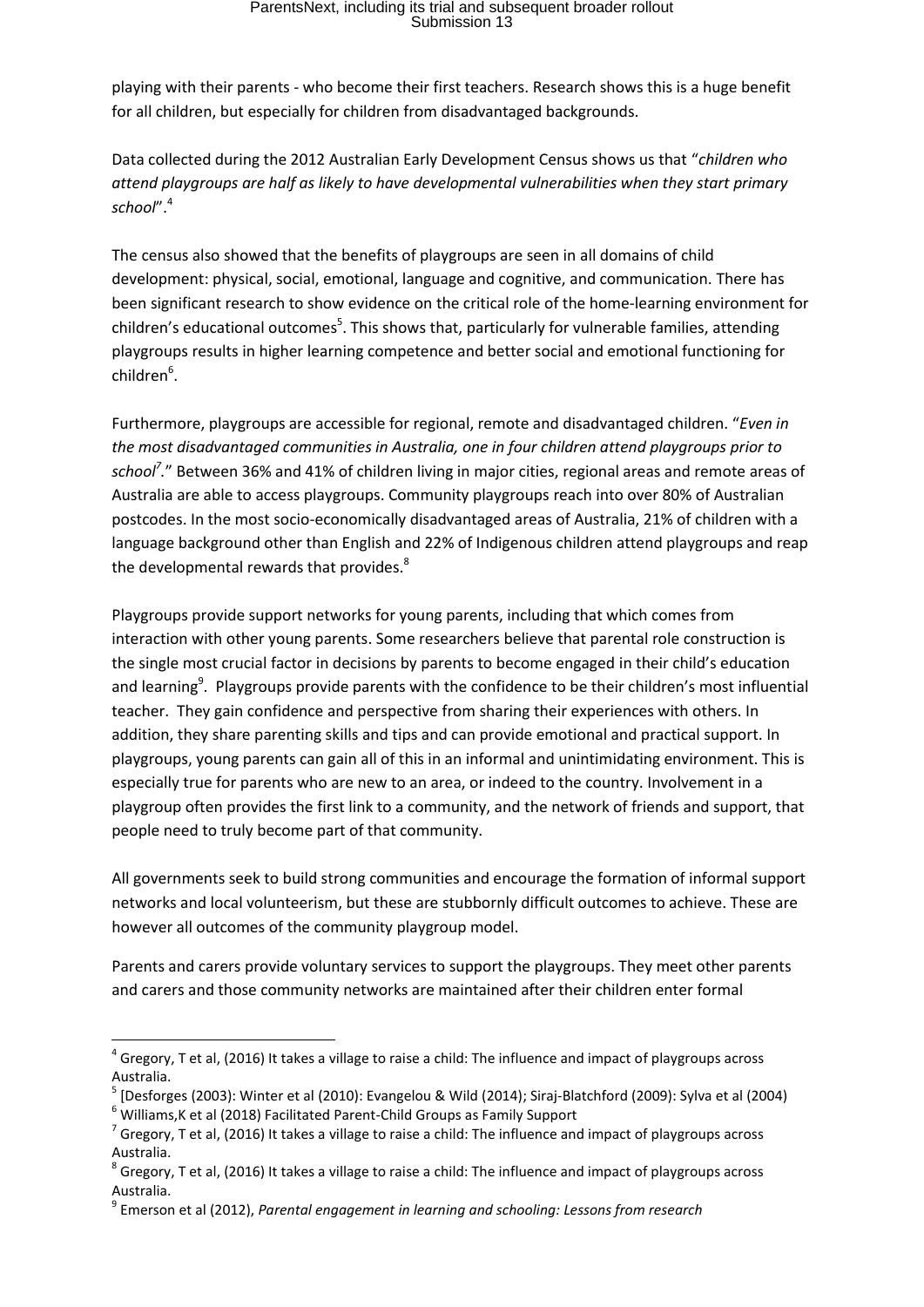education and leave the playgroups. These networks become lasting friendships, community groups and volunteer groups with deep roots in their communities.

#### **Playgroups and ParentsNext Program**

Playgroups are often used by providers of ParentsNext for participants to connect to community and to begin the process of returning to work and study with other parents as support.

"*Providers liked the fact the program delivered multiple outcomes, such as child health support alongside child care or playgroups, and activities that helped participants to progress towards their education and employment goals in small steps, by addressing social isolation or self-esteem issues for example*."<sup>10</sup>

Playgroups were considered non-vocational interventions which were attended by 15 per cent of participants.<sup>11</sup> They were considered by most providers as an important activity in the ParentsNext program, especially were the playgroup was supported by additional children's services and access to other consultations. The majority of these playgroups were community playgroups run with volunteer facilitators.

Unfortunately, the experience of community playgroups with ParentsNext participants has not always been a positive one. Often playgroups find that where parents are required or mandated to attend, their motivation to participate actively in the playgroup is reduced and they are also less likely to sustain their engagement with the playgroup after the requirement to attend lapses.

For those ParentsNext participates who attended supported playgroups with a trained facilitator the results were very different. Participants were supported to connect to other community services. They were coached by trained facilitators and so participated more fully in the sessions and were more likely to continue after their compulsory sessions.

# **Participation in Community Playgroups**

While there has been no comprehensive study of the success of playgroup participation for ParentsNext participants; anecdotally, compulsory participation at community playgroups has been less successful than those of voluntary participants.

An example of this is the following complaint received from a community playgroup participant to our NSW office."*We have a pile of new mums that have come in recent weeks openly telling us that they are only here re the new Centrelink scheme as the reason for joining, simply to get their benefits - they don't help out while they are there, they don't engage with the kids, often have to remind them to pay and they leave early so they don't have to help pack up. I wouldn't want any mum coming along to our playgroup if they were going to behave like this but I need to be able to tell them what the rules are and if they aren't going to help, be able to tell them not to come. We need to do something as they seem to be telling all their friends as there are more and more each week of late*."

Further it is not appropriate for volunteer coordinators to be expected to provide attendance records, especially when the participants are not engaging in the activities. There was also this comment from another NSW community playgroup, volunteer facilitator. "*We are more worried about the safety of the children as some of these new mums that come to get their benefit have left* 

**.** 

<sup>10</sup> Henderson, R, et al, (2018), *ParentsNext Evaluation Report*

<sup>11</sup> Henderson, R, et al, 2018, *ParentsNext Evaluation Report*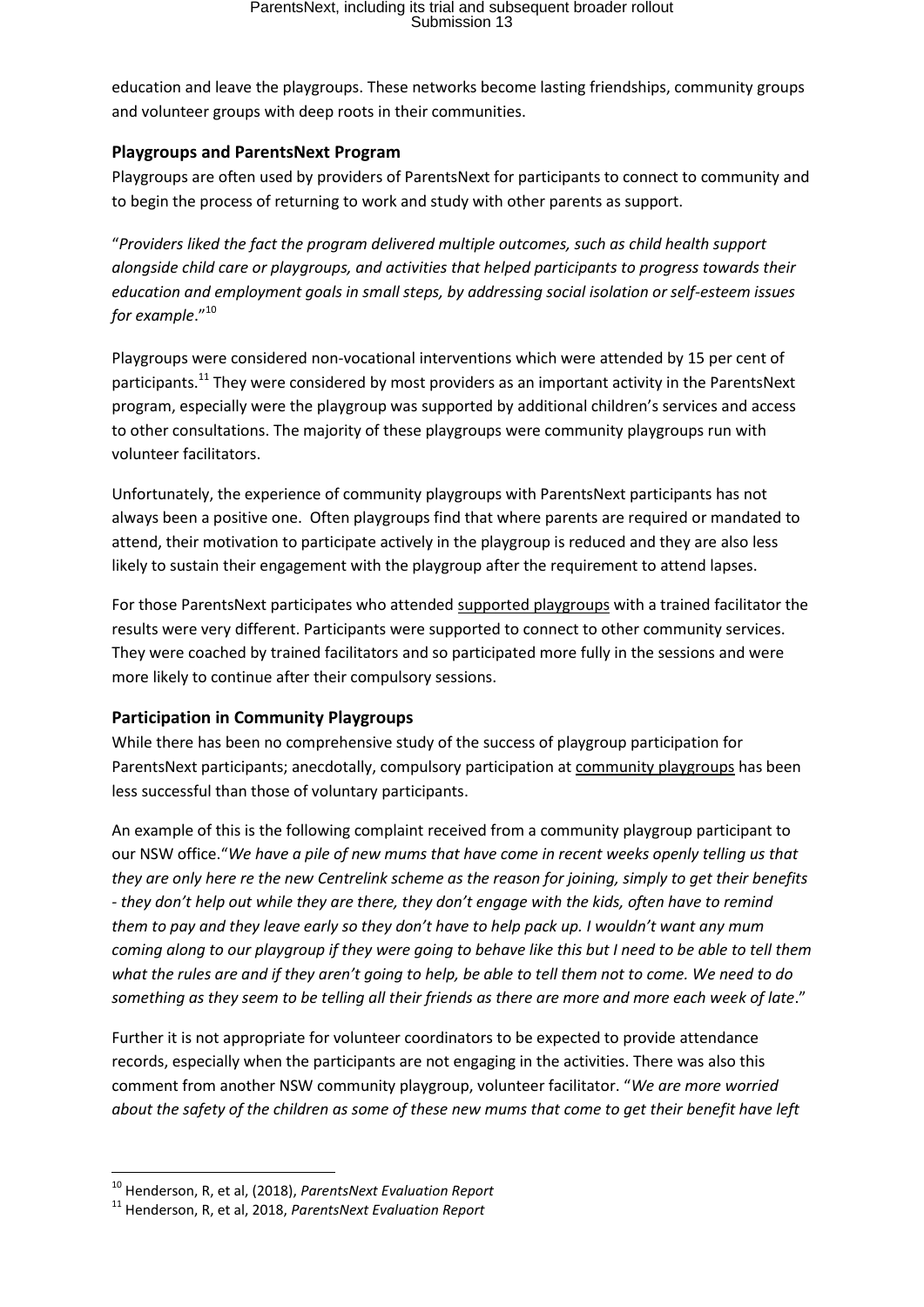# *our pool gate fence open to go outside smoking and XXXX told me last week apparently a one-yearold got out and was halfway down towards a main road"*.

Playgroup Australia has had no contact with providers regarding the appropriateness of playgroups for ParentsNext participants prior to referral. Ensuring that participants are directed to appropriate playgroups would ensure maximum benefit to participants. For ParentsNext participants to gain the most from attending community playgroups and other such community activities, the ParentsNext approved providers should have agreements with the community organisations to which they refer. We are aware that this is a requirement in the guidelines for providers but agreements have not been sought with playgroup organisations. If a Parents Next program continues, Playgroups Australia would welcome the opportunity to work with providers to develop best practice for engaging with community playgroups and to ensure that ParentsNext participants are referred to the best playgroup for their needs to be met.

Playgroup Australia has not had input to the design of participation plans and what the outcome of community playgroup attendance is supposed to be for the ParentsNext participant. Playgroup Australia recognises that more collaboration would be needed for the range of providers and for training and services.

All playgroups have measures in place to avoid causing risk or harm to vulnerable participants and their children, including participants and children who are victims and/or survivors of family violence. Having compulsory attendees at a volunteer group impacts on dynamics of the playgroup. It also impacts on other families when the directed ParentsNext families do not help clean up, do not contribute to venue hire cost and are not interested in contributing to the playgroup.

Playgroup Australia encourages all community playgroups to be inclusive and recognises that all families are welcome to attend. We actively support participation in playgroup by families who are vulnerable. Many community playgroups have been formed to address particular needs within a community such as culturally specific, intergenerational or to address specific special needs. The strength of these community playgroups is that the groups are developed by the participants themselves servicing the needs of the group. This enables them to be flexible and inclusive to the needs of the group.

# **Participation in Supported Playgroup Programs**

 $\overline{a}$ 

Playgroups Australia recognises the significant impact that playgroups have on parents participating in the ParentsNext program. Attending playgroup may increase their connection to community, prepare them for returning to the workforce and support the development of the children involved. Playgroups are uniquely placed to support parents with young children in a community environment enabling both parent and child to benefit from the experience. Anecdotally, experience suggests that these outcomes are more likely when a ParentsNext participant attends a supported playgroup.

An example of this was from a mother attending a supported playgroup inMelbourne as part of the Victorian Cooperative on Children's Services for Ethnic Groups. "*Aisha describes her experience with attending and facilitating the playgroup has increased her self-confidence. She talks positively about her future and thinks that when all her children are in school she may progress to do further qualifications in childcare*."<sup>12</sup>

<sup>12</sup> McDonald, M 2014, *Evidence into Action: Playgroups for Diverse Communities.*